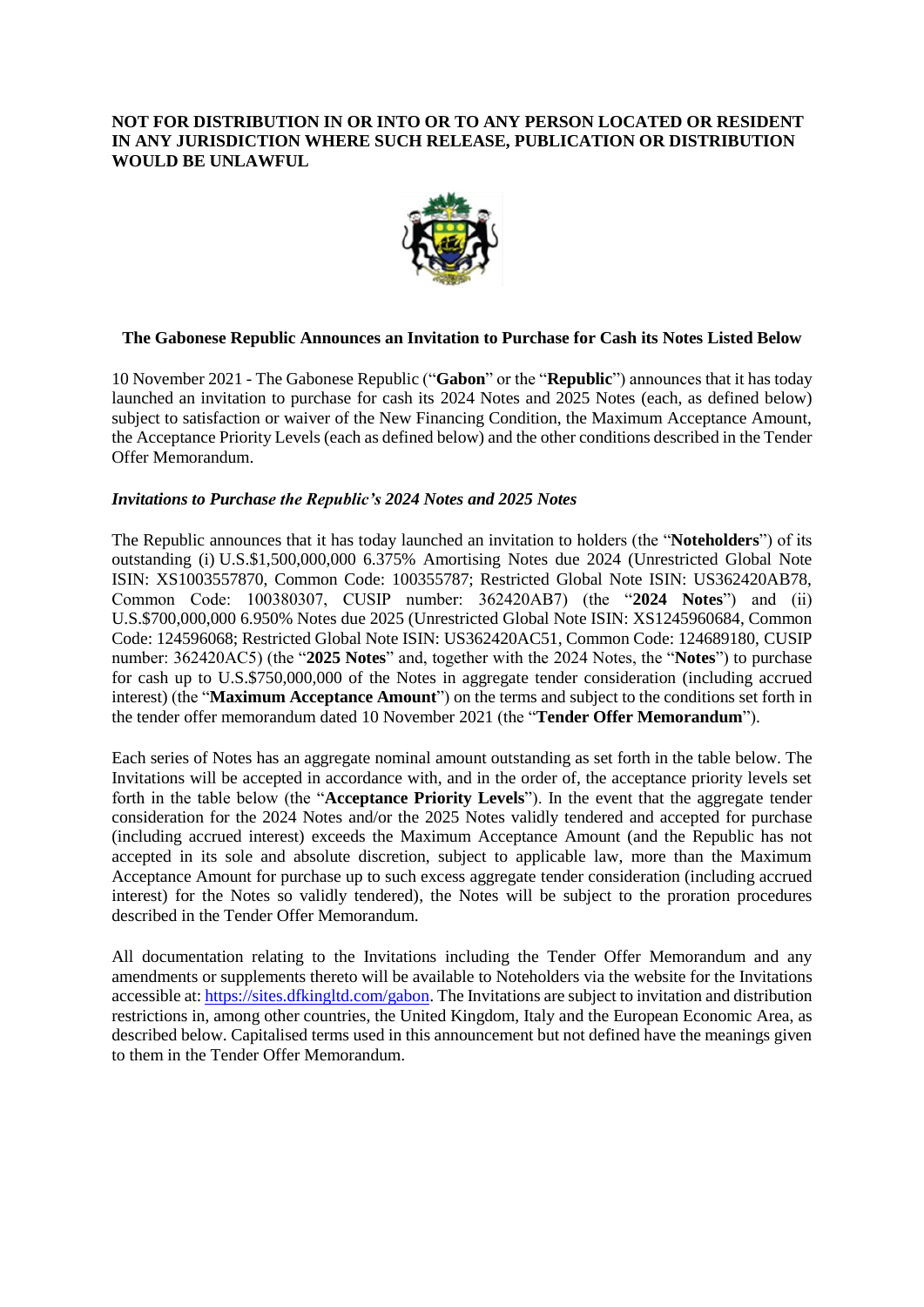#### *Summary of the Invitations*

| <b>Description of the 2024 Notes</b>                             | <b>ISIN/CUSIP</b>                                                                                | <b>Outstanding Nominal</b><br>Amount <sup>1</sup> | 2024 Purchase<br>Price <sup>2</sup>                                                                      | <b>Maximum</b><br>Acceptance<br>Amount <sup>3</sup>                                               | Acceptance<br><b>Priority Level</b> |
|------------------------------------------------------------------|--------------------------------------------------------------------------------------------------|---------------------------------------------------|----------------------------------------------------------------------------------------------------------|---------------------------------------------------------------------------------------------------|-------------------------------------|
| U.S.\$1,500,000,000 6.375 per<br>cent. Amortising Notes due 2024 | <b>Unrestricted</b><br>Global<br>ISIN:<br>Notes:<br>XS1003557870<br>Code:<br>Common<br>100355787 | U.S.\$736,000,000                                 | U.S.\$1,073.75 per<br>U.S.\$1,000 in<br>nominal amount of<br>the 2024 Notes<br>accepted for<br>purchase  |                                                                                                   |                                     |
|                                                                  | Global<br><b>Restricted</b><br>Notes:                                                            |                                                   |                                                                                                          |                                                                                                   |                                     |
|                                                                  | ISIN: US362420AB78<br>Common<br>Code:<br>CUSIP:<br>100380307<br>362420AB7                        |                                                   |                                                                                                          | Subject as set out<br>herein,<br>U.S.\$750,000,000<br>in aggregate<br>Tender<br>Consideration for |                                     |
| Description of the 2025 Notes                                    | <b>ISIN/CUSIP</b>                                                                                | <b>Outstanding Nominal</b><br>Amount              | 2025 Purchase<br>Price <sup>2</sup>                                                                      | the 2024 Notes and<br>the 2025 Notes                                                              | Acceptance<br><b>Priority Level</b> |
| U.S.\$700,000,000 6.950 per cent.<br>Notes due 2025              | <b>Unrestricted</b><br>Global<br>ISIN:<br>Notes:<br>XS1245960684<br>Code:<br>Common<br>124596068 | U.S.\$700,000,000                                 | U.S.\$ 1,086.25 per<br>U.S.\$1,000 in<br>nominal amount of<br>the 2025 Notes<br>accepted for<br>purchase | accepted for<br>purchase (including<br>accrued interest)                                          | $\overline{2}$                      |
|                                                                  | <b>Restricted</b><br>Global<br>Notes:                                                            |                                                   |                                                                                                          |                                                                                                   |                                     |
|                                                                  | ISIN: US362420AC51<br>Code:<br>Common<br>CUSIP:<br>124689180<br>362420AC5                        |                                                   |                                                                                                          |                                                                                                   |                                     |

 $<sup>1</sup>$  As of 10 November 2021</sup>

\_\_\_\_\_\_\_\_\_\_\_\_\_\_\_\_

The Republic is offering to purchase for cash and subject to the terms and conditions and the invitation restrictions set forth in the Tender Offer Memorandum (i) holders of the 2024 Notes (the "**2024 Invitation**") and (ii) holders of the 2025 Notes (the "**2025 Invitation**", and, together with the 2024 Invitation, the "**Invitations**" and each an "**Invitation**") to tender their Notes for purchase by the Republic for cash, in each case on the terms and subject to the Maximum Acceptance Amount, the Acceptance Priority Levels and the New Financing Condition and the other conditions set out in the Tender Offer Memorandum.

Subject to satisfaction or waiver of the New Financing Condition, if the Republic decides to accept for purchase valid tenders of the Notes pursuant to any Invitation, the Republic intends to accept an aggregate amount of Notes for purchase up to the Maximum Acceptance Amount and subject to the Acceptance Priority Levels. Subject to applicable law, the Republic expressly reserves the right, in its sole and absolute discretion, to purchase more or less than the Maximum Acceptance Amount or not to accept any Notes for purchase pursuant to the Invitations.

### *Rationale for the Invitations*

<sup>2</sup> Accrued Interest (as defined herein)shall be paid in addition to the relevant Purchase Price

<sup>&</sup>lt;sup>3</sup> Subject to applicable law, the Republic expressly reserves the right in its sole and absolute discretion to purchase more or less than the Maximum Acceptance Amount without extending the Expiration Deadline (as defined herein) or otherwise providing withdrawal rights or to not accept any Notes for purchase pursuant to the Invitations. If the Republic decides to accept for purchase valid tenders of the Notes pursuant to any Invitation, the tender consideration that the Republic will pay to Noteholders for the Notes tendered in the Invitations and accepted for purchase will be the aggregate of (x) an amount calculated on the basis of the relevant Purchase Price and the original nominal amount of Notes accepted for purchase and (y) an amount in cash equivalent to accrued and unpaid interest on the Notes of the relevant series from (and including) the immediately preceding interest payment date of each such series to (but excluding) the Settlement Date (each as defined herein) (the "**Accrued Interest**").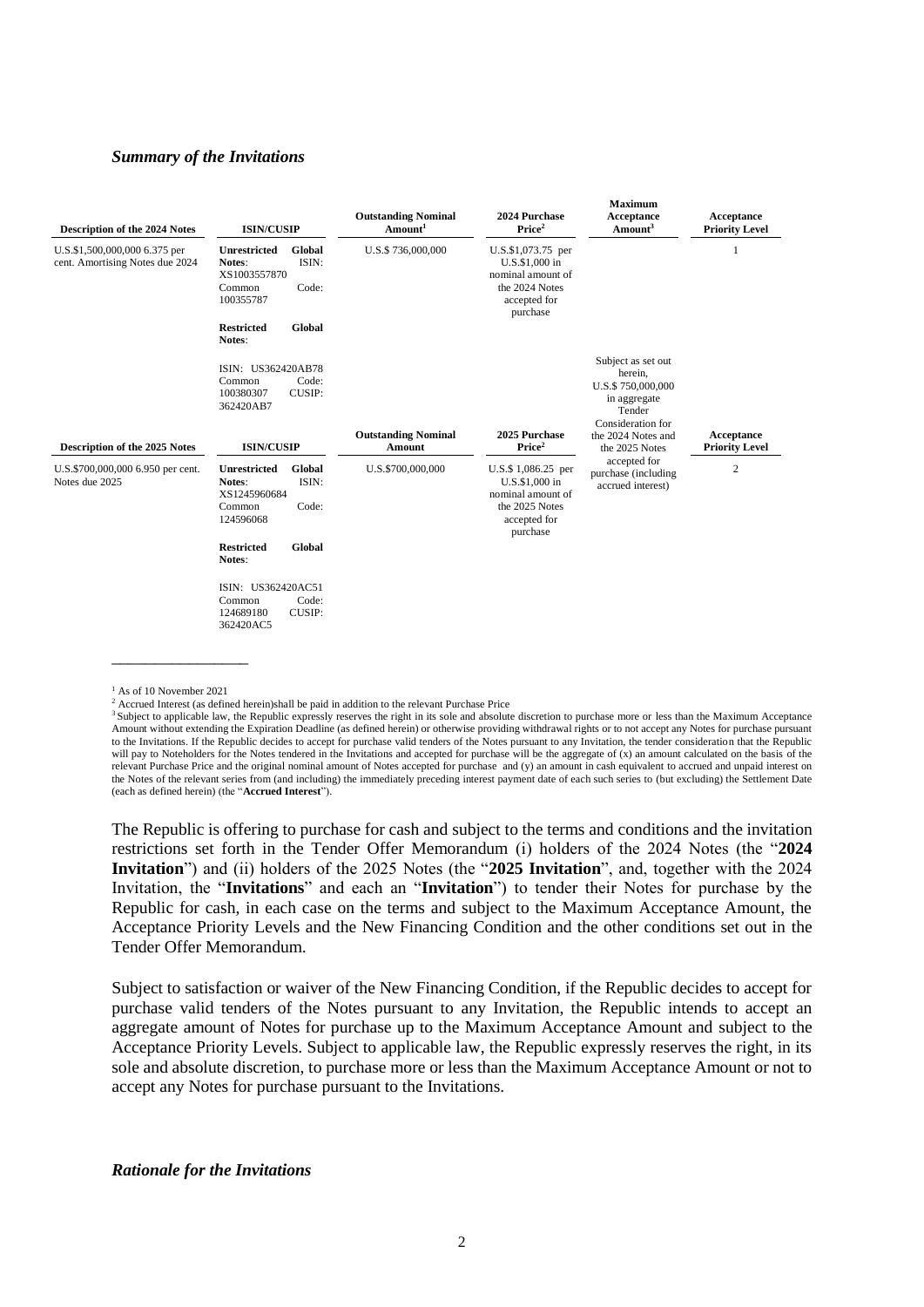The Republic is making the Invitations (subject to the New Financing Condition) in order to manage the upcoming redemptions of the Republic's 2024 Notes and 2025 Notes and its overall external debt maturity profile. As of 10 November 2021, the nominal amount outstanding of the 2024 Notes was U.S.\$736,000,000 and the nominal amount outstanding of the 2025 Notes was U.S.\$700,000,000.

The Republic intends to finance the payments of the Purchase Price and Accrued Interest in relation to the Notes validly tendered and accepted for purchase with the proceeds of the New Notes as well as, to the extent necessary, funds from the Republic's budget.

All Notes purchased by the Republic pursuant to the Invitations will be cancelled and will not be reissued or re-sold.

## *Tender Consideration*

The Republic will pay (i) for the 2024 Notes accepted by it for purchase pursuant to the 2024 Invitation, a purchase price equal to U.S.\$1,073.75 per U.S.\$1,000 in nominal amount of such 2024 Notes and (ii) for the 2025 Notes accepted by it for purchase pursuant to the 2025 Invitation, a purchase price equal to U.S.\$1,086.25 per U.S.\$1,000 in nominal amount of such 2025 Notes, and in each case will also pay an Accrued Interest Payment in respect of such Notes. The tender consideration that the Republic will pay to Noteholders for the Notes tendered in the Invitations and accepted for purchase will be the aggregate of (x) an amount calculated on the basis of the relevant Purchase Price and the original nominal amount of Notes accepted for purchase and (y) an amount in cash equivalent to the relevant Accrued Interest (together, the "**Tender Consideration**").

The Republic will calculate any Accrued Interest with respect to the Notes of each Series accepted for purchase in accordance with the terms and conditions of each such Series of Notes, and the calculation will be final and binding on all Noteholders whose Notes were accepted for purchase, absent manifest error.

The Republic reserves the right, in its sole and absolute discretion, to modify in any manner and at any time any of the terms and conditions of any Invitation.

### *New Financing Condition*

The Republic announced on 10 November 2021 its intention to issue a new series of U.S. dollardenominated notes (the "**New Notes**"). Whether the Republic will accept and settle the purchase of Notes validly tendered in any Invitation is subject (unless such condition is waived by the Republic in its sole and absolute discretion), without limitation, to the successful completion of the issue of the New Notes (in each case as determined by the Republic in its sole and absolute discretion) on terms satisfactory to the Republic (in its sole and absolute discretion), in order to enable it to finance, in whole or in part, the relevant Purchase Price of the Notes validly tendered in the Invitations and accepted for purchase by it (the "**New Financing Condition**"). Even if the New Financing Condition is satisfied, the Republic is not under any obligation to accept for purchase any Notes tendered pursuant to any Invitation.

### *Maximum Acceptance Amount; Acceptance Priority Levels and Proration Factor*

Subject to satisfaction or waiver of the New Financing Condition, if the Republic decides to accept for purchase valid tenders of the Notes pursuant to any Invitation, the Republic intends to accept for purchase the 2024 Notes and the 2025 Notes up to the Maximum Acceptance Amount and in accordance with the Acceptance Priority Levels. Subject to applicable law, the Republic expressly reserves the right in its sole and absolute discretion to purchase more or less than the Maximum Acceptance Amount without extending the Expiration Deadline (as defined herein) or otherwise providing withdrawal rights or not to accept any Notes for purchase pursuant to the Invitations. If the aggregate tender consideration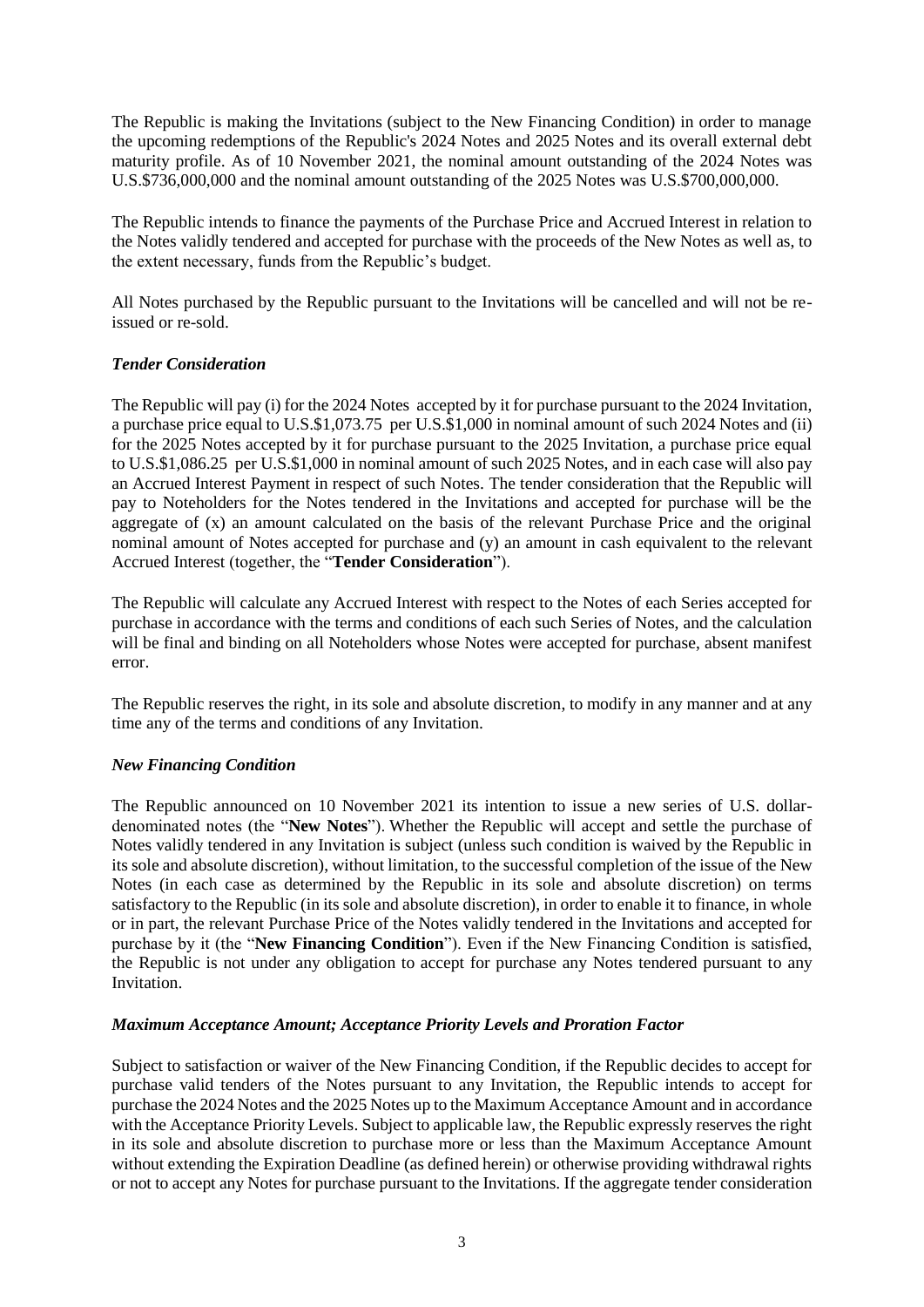for the 2024 Notes and/or the 2025 Notes validly tendered pursuant to the Invitations is greater than the Maximum Acceptance Amount, the Republic intends to accept such Notes for purchase in accordance with their Acceptance Priority Levels, with one (1) being the highest Acceptance Priority Level and two (2) being the lowest.

In such case, all Notes having a higher Acceptance Priority Level will be accepted for purchase before any Notes having a lower Acceptance Priority Level are accepted for purchase. If the Maximum Acceptance Amount is sufficient to purchase some only, but not all, of the remaining validly tendered Notes in any Acceptance Priority Level, the Republic will accept for purchase such tendered Notes on a prorated basis, with the Proration Factor for such Acceptance Priority Level depending on the tender consideration for Notes of such Acceptance Priority Level validly tendered.

In the event that proration of tendered Notes is required, the sum of each Noteholder's validly tendered Notes accepted for purchase will be determined by multiplying each Noteholder's tender of Notes by the Proration Factor, and rounding the product down to the nearest U.S.\$1 (in the case of the 2024 Notes) or U.S.\$1,000 (in the case of the 2025 Notes).

In addition, in the event that any such proration would, in respect of any valid tender of Notes result in either (a) the relevant Noteholder transferring Notes to the Republic in an aggregate nominal amount of less than U.S.\$200,000, or (b) the relevant Noteholder's residual amount of Notes (being the nominal amount of Notes the subject of the relevant Tender Instruction that are not accepted for purchase by virtue of such proration) amounting to less than U.S.\$200,000, the Republic reserves the right to (i) accept the relevant Tender Instruction in full, with no proration or (ii) reject the relevant Tender Instruction in full , at its sole discretion. In no event shall the nominal amount returned to any Noteholder after the application of proration be less than U.S.\$200,000, which is the Minimum Denomination of each Series of Notes.

## *Priority New Issue Allocation Option*

The Republic intends to look favourably upon investors whose Notes have been validly tendered for purchase pursuant to either Invitation when considering the allocation of New Notes. Hence, a Noteholder that wishes to subscribe for New Notes in addition to tendering Notes for purchase pursuant to any Invitation may, at the sole and absolute discretion of the Republic, receive priority in the allocation of New Notes, subject to (i) the completion of the relevant Invitation, (ii) the New Financing Condition and (iii) the satisfaction of all other conditions. Such priority will be given for an aggregate nominal amount of New Notes (such amount, a "**Priority New Issue Allocation Option**") up to the aggregate nominal amount of Notes of each Series that are the subject of a Noteholder's valid Tender Instruction(s) accepted for purchase by the Republic, where an allocation of the New Notes is also requested (such Tender Instruction, a "**Tender and New Issue Allocation Option Instruction**") which includes a Priority Allocation Option Code (as described in the Tender Offer Memorandum.

To be eligible to receive a Priority New Issue Allocation Option, a Noteholder must:

- (i) contact any of the Dealer Managers to register its interest and to obtain its unique reference number (the "**Priority Allocation Option Code**").
- (ii) deliver, or arrange to have delivered on its behalf, a Tender and New Issue Allocation Option Instruction prior to the Expiration Deadline. Each Noteholder that wishes to receive a Priority New Issue Allocation Option in addition to tendering Notes for purchase pursuant to any Invitation should specify in the Tender and New Issue Allocation Option Instruction as per the relevant Clearing System's procedure the Priority Allocation Option Code; and
- (iii) make an application to a Joint Lead Manager for the purchase of New Notes in accordance with the standard new issue procedures of the Joint Lead Manager, including a reference to such Priority Allocation Option Code.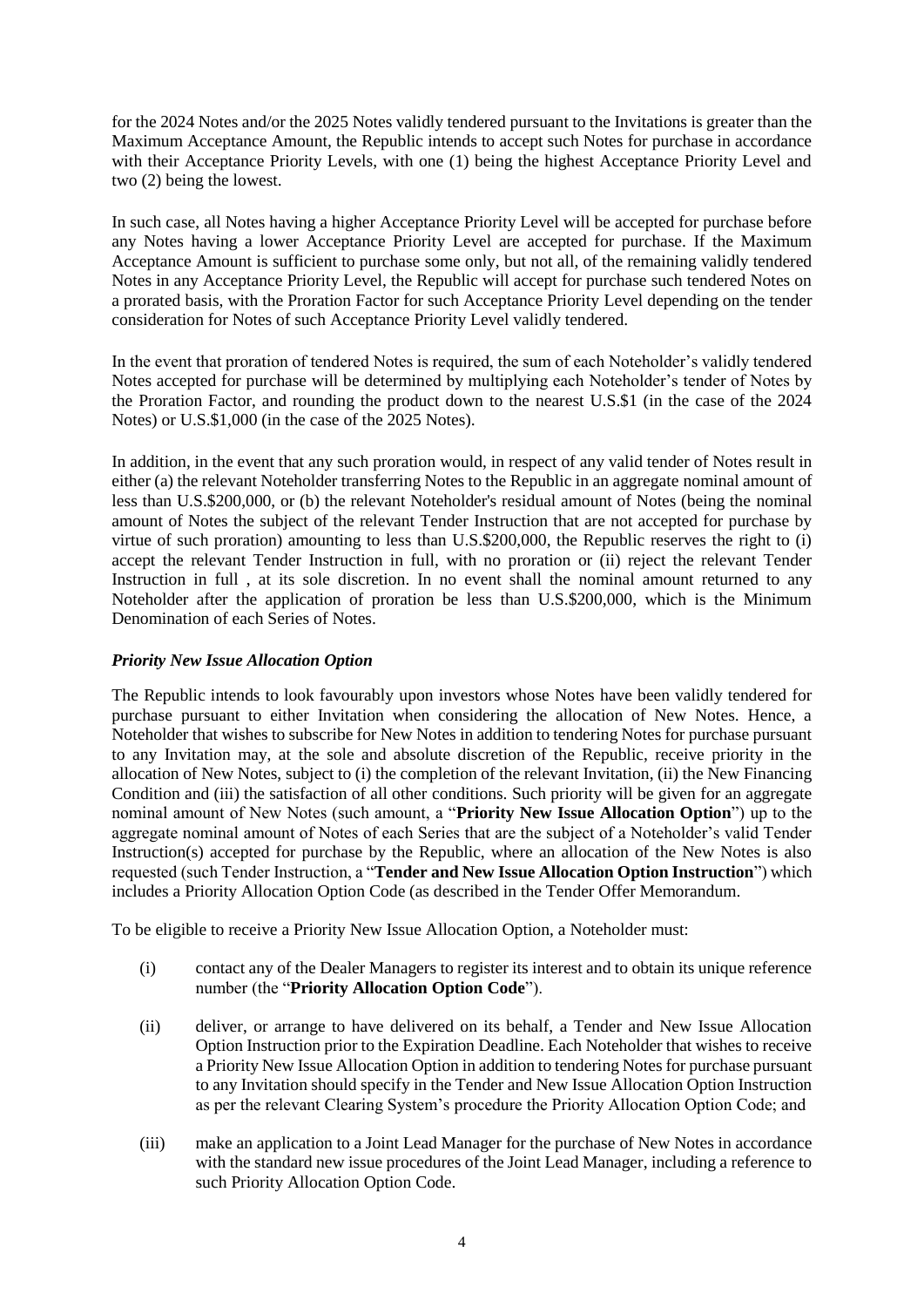**The receipt of a Priority Allocation Option Code in conjunction with any tender of Notes is not, nor shall be deemed to be, an application for the purchase of the New Notes or an actual allocation of New Notes and there is no assurance that any allocation of New Notes will be made pursuant to a Priority New Issue Allocation Option.** A Noteholder who presents a valid Priority Allocation Option Code to a Joint Lead Manager in connection with a subscription for the New Notes must ensure it is eligible for an allocation in the issue of the New Notes; a Noteholder will be eligible if such Noteholder has an account with one of the Joint Lead Managers or is otherwise an approved counterparty of one of the Joint Lead Managers. A separate Priority Allocation Option Code must be requested on behalf of each beneficial owner. **For the avoidance of doubt, a Noteholder needs to request and may receive only one Priority Allocation Option Code per beneficial owner in respect of all of the Notes tendered pursuant to the Invitations.**

The allocation of New Notes will be made as part of the book-building process for the New Notes in accordance with customary new issue allocation processes and procedures and applicable laws and regulations. The aggregate amount of New Notes, if any, for which priority will be given to any Noteholder will be subject to the sole and absolute discretion of the Republic and may be less than or equal to the aggregate amount of Notes validly tendered by such Noteholder in the Invitations and accepted for purchase by the Republic and may be less than other investors in the New Notes who did not obtain a Priority Allocation Option Code.

**Any Tender and New Issue Allocation Option Instruction that (a) does not correctly specify the Priority Allocation Option Code provided to the Noteholder by the Dealer Manager or (b) in respect of**  which the relevant Noteholder does not subsequently make the application referred to under (iii) **above will be deemed to be a Tender Only Instruction and no Priority New Issue Allocation Option will be given in respect of such Tender Instruction.**

**In order to be valid, Tender Instructions must be submitted in respect of a minimum nominal amount of U.S.\$200,000 (the "Minimum Denomination") and in integral multiples of U.S.\$1 (in respect of the 2024 Notes) or U.S.\$1,000 (in respect of the 2025 Notes) thereafter (in each case, an "Integral Multiple").**

### *Expected Timetable of Events*

The times and dates below are indicative only.

| <b>Events</b>                                                                                                                                                                                                  | <b>Expected Times and Dates</b>    |
|----------------------------------------------------------------------------------------------------------------------------------------------------------------------------------------------------------------|------------------------------------|
|                                                                                                                                                                                                                | (All times are New York City time) |
| <b>Commencement Date</b><br>Invitations distributed via the Clearing Systems 10 November 2021<br>and published by way of announcement on a<br>Notifying News Service and on the website of<br>Euronext Dublin. |                                    |
| Tender Offer Memorandum made available to<br>Noteholders via the Offer Website.                                                                                                                                |                                    |
| Announcement of the potential issue of New<br>Notes.                                                                                                                                                           |                                    |
| Priority Allocation Option Codes are available<br>by contacting the Dealer Managers.                                                                                                                           |                                    |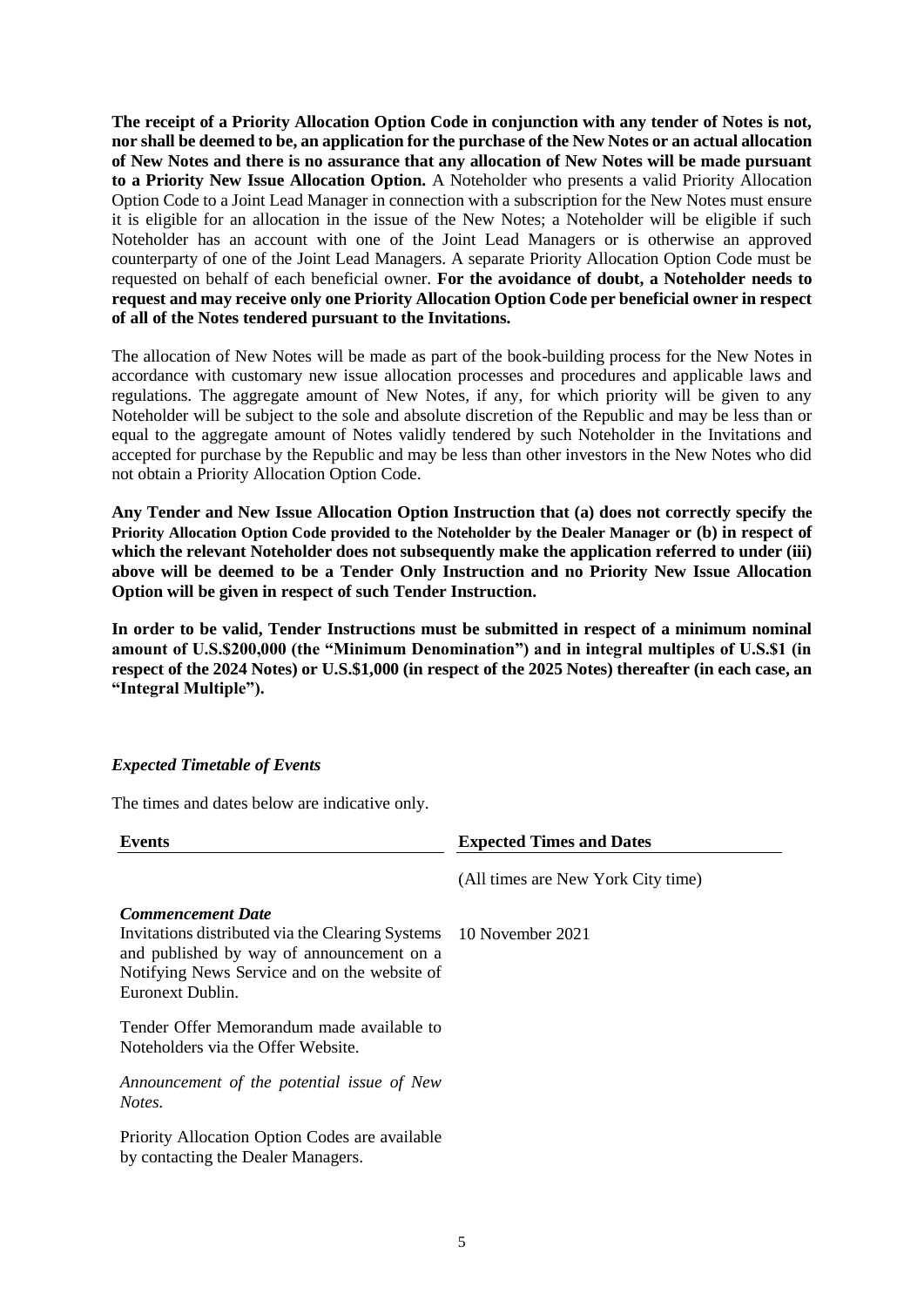*The above times and dates are subject to the right of the Republic to extend, re-open, amend, and/or terminate any Invitation (subject to applicable law and as provided in the Tender Offer Memorandum). Noteholders are advised to check with any bank, securities broker or other intermediary through which they hold Notes when such intermediary would need to receive instructions from a Noteholder in order for that Noteholder to be able to participate in, or (in the limited circumstances in which revocation is permitted) revoke their instruction to participate in, any Invitation before the deadlines specified in the Tender Offer Memorandum. The deadlines set by any such intermediary and each Clearing System for the submission of Tender Instructions will be earlier than the relevant deadlines specified above. See "Procedures for Participating in the Invitations" in the Tender* 

6

# *Expiration Deadline*

Deadline for requesting Priority Allocation 5:00 p.m. on 16 November 2021 Option Codes and receipt of valid Tender Instructions by the Information and Tender Agent in order for Noteholders to be able to participate in the relevant Invitation (and be eligible for a Priority New Issue Allocation Option if valid Tender and New Issue Allocation Option Instructions are submitted).

### *Indicative Results Announcement Date* Announcement of:

- (i) the indicative Series Acceptance Amounts and
- (ii) the indicative Proration Factor (if applicable),

distributed via the Clearing Systems and published by way of announcement on a Notifying News Service, on the website of Euronext Dublin and on the Offer Website.

## *Pricing of the New Notes.*

# *Results Announcement Date*

Announcement of :

- (i) the Series Acceptance Amounts and
- (ii) the Proration Factor (if applicable),

distributed via the Clearing Systems and published by way of announcement on a Notifying News Service, on the website of Euronext Dublin and on the Offer Website.

*Settlement of the New Notes.*

# *Settlement Date*

*Offer Memorandum.*

Subject to satisfaction or waiver of the New Expected to be on 24 November 2021. Financing Condition, payment of the relevant Purchase Price and relevant Accrued Interest in respect of any Notes validly tendered and accepted for purchase pursuant to the **Invitations** 

As soon as practicable following the announcement of pricing of the New Notes

Expected to be on 24 November 2021

17 November 2021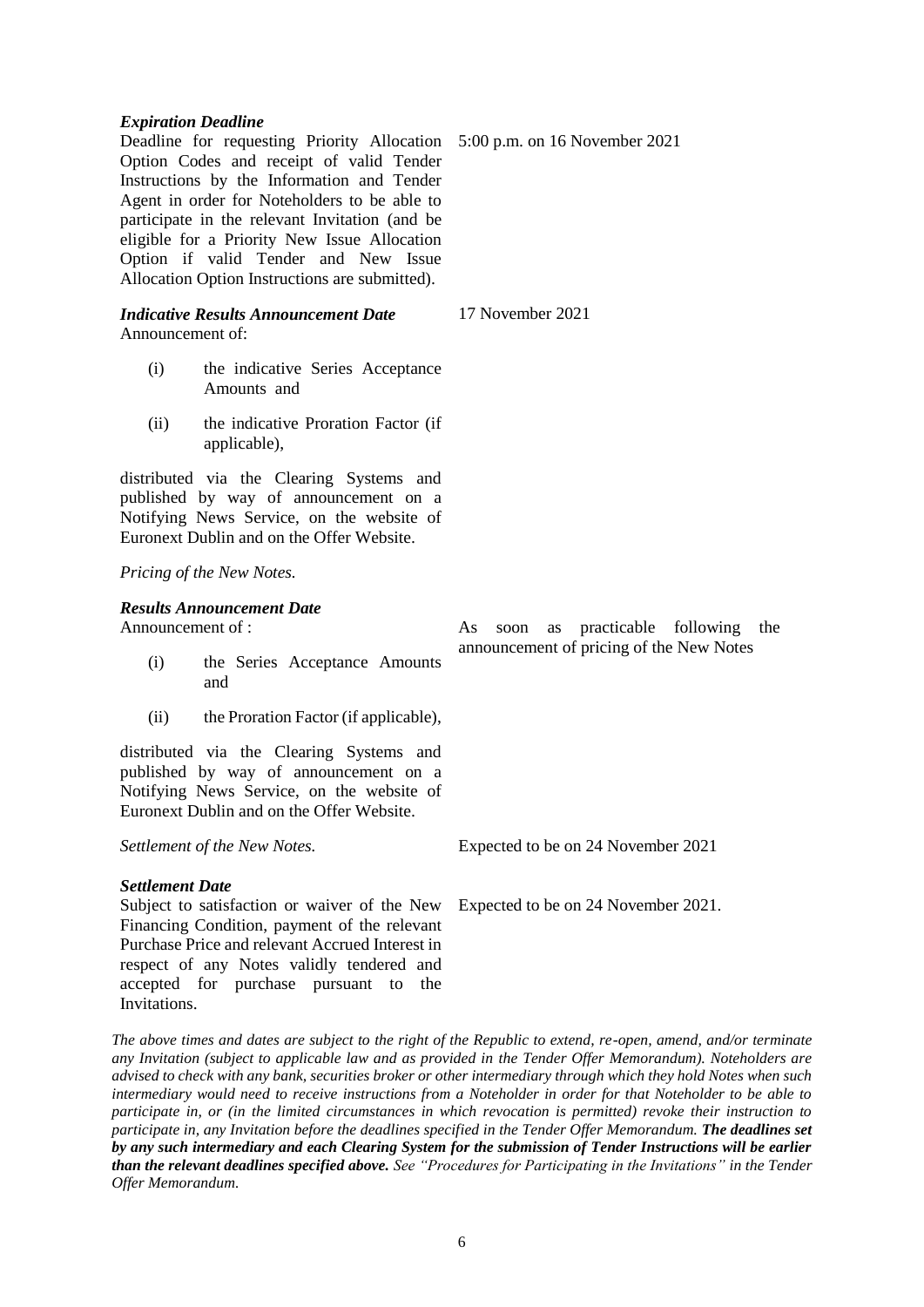### *Announcements*

Unless stated otherwise, announcements in connection with the Invitations will be by the issue of a press release through Euronext Dublin and by the delivery of notices to the relevant Clearing Systems for communication to Direct Participants. Such announcements may also be made by the issue of a press release to a Notifying News Service. Copies of all such announcements, press releases and notices and will be available on the Offer Website or alternatively they can also be obtained upon request from the Information and Tender Agent, the contact details for which are below. Significant delays may be experienced where notices are delivered to the Clearing Systems and Noteholders are urged to contact the Information and Tender Agent for the relevant announcements during the course of the Invitations. In addition, Noteholders may contact the Dealer Managers for information using the contact details below.

### *Tender Instructions*

In order to participate in and be eligible to receive the relevant Purchase Price and any Accrued Interest Payment pursuant to any Invitation, Noteholders must validly tender their Notes by delivering, or arranging to have delivered on their behalf, a valid Tender Instruction in respect of each Invitation that such Noteholder wishes to participate in that is received by the Information and Tender Agent by 5.00 p.m. New York City time on 16 November 2021 (the "**Expiration Deadline**").

**Tender Instructions will be irrevocable** except in the limited circumstances described in the Tender Offer Memorandum.

*Noteholders are advised to check with any bank, securities broker or other intermediary through which they hold Notes when such intermediary would need to receive instructions from a Noteholder in order for that Noteholder to be able to participate in, or (in the limited circumstances in which revocation is permitted) revoke their instruction to participate in, any Invitation by the deadlines specified in the Tender Offer Memorandum. The deadlines set by any such intermediary and each Clearing System for the submission of Tender Instructions will be earlier than the relevant deadlines specified in the Tender Offer Memorandum*.

Tender Instructions must be submitted in respect of a nominal amount equal to or greater than the Minimum Denomination and in an Integral Multiple in respect of the relevant Series of Notes.

A separate Tender Instruction must be completed on behalf of each beneficial owner.

### *Disclaimer*

This announcement does not contain the full terms and conditions of the Invitations. The terms and conditions of the Invitations are contained in the Tender Offer Memorandum, and are subject to the invitation and distribution restrictions set out below and more fully described therein.

### *Further information*

Deutsche Bank AG, London Branch, J.P. Morgan Securities plc and Standard Chartered Bank have been appointed by the Republic to serve as dealer managers (the "**Dealer Managers**") for the Invitations. D.F. King (the "**Information and Tender Agent**") has been appointed by the Republic to act as the information and tender agent in connection with the Invitations.

For additional information regarding the terms of the Invitations, please contact **Deutsche Bank AG, London Branch** by telephone at +44 20 7545 8011, **J.P. Morgan Securities plc** by email at [em\\_europe\\_lm@jpmorgan.com](mailto:em_europe_lm@jpmorgan.com) or by telephone at +44 20 7134 2468 and **Standard Chartered Bank**  by email at liability management@sc.com or by telephone at +44 20 7885 5739. Requests for documents and questions regarding the tender of Notes may be directed to the **Information and Tender Agent** via email: [gabon@dfkingltd.com](mailto:gabon@dfkingltd.com) or telephone: London: +44 20 7920 9700; New York: +1 212 269 5550 or (800) 549-6697; and Hong Kong: +852 3953 7208.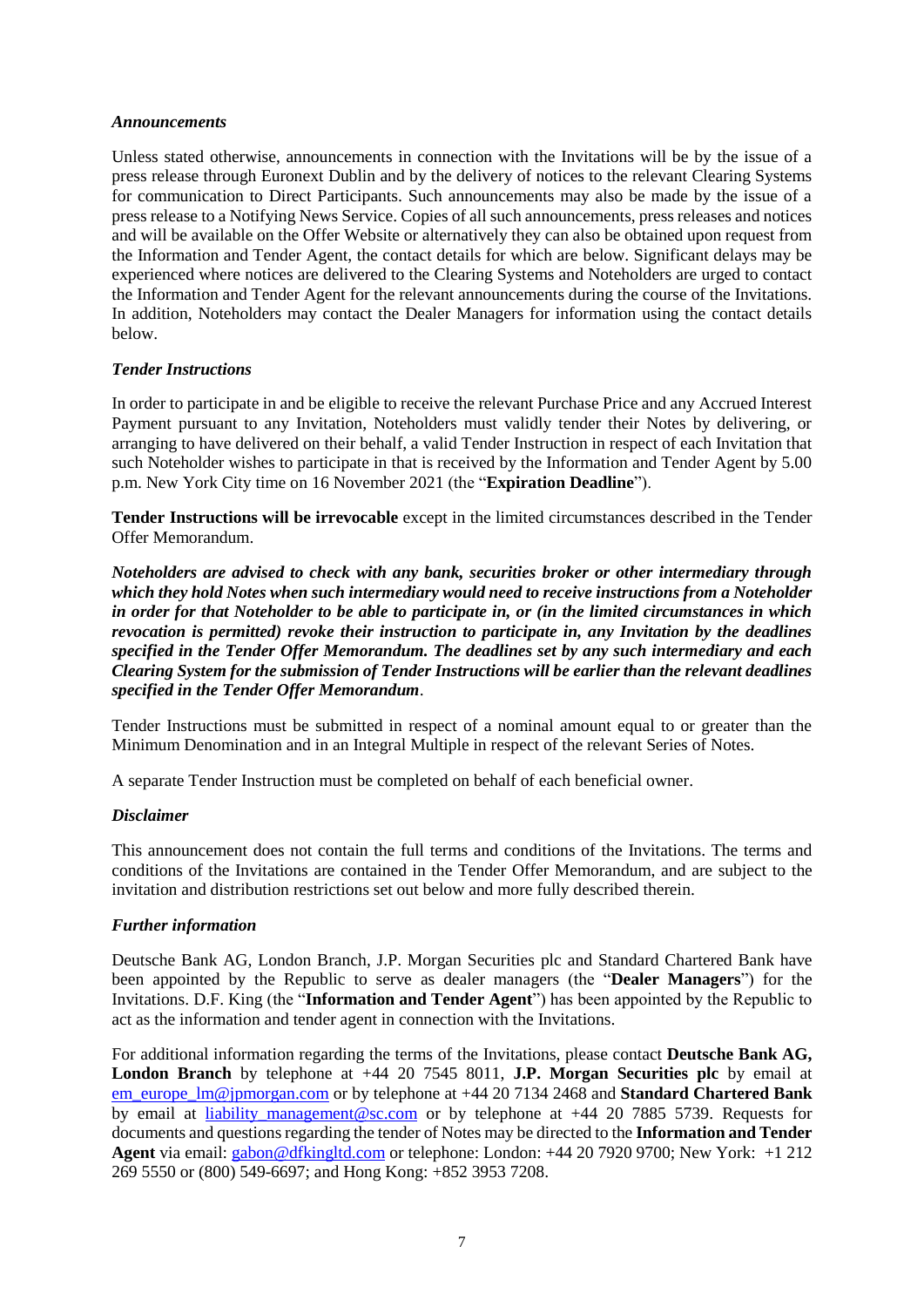The Tender Offer Memorandum is expected to be distributed to Noteholders beginning today. A copy of the Tender Offer Memorandum is available on the tender offer website accessible at [https://sites.dfkingltd.com/gabon.](https://sites.dfkingltd.com/gabon)

### *No Recommendation*

The relevant Purchase Price, if paid by the Republic with respect to the Notes of any series accepted for purchase, will not necessarily reflect the actual value of such Notes. Noteholders should independently analyse the value of the Notes and make an independent assessment of the terms of the Invitations. None of the Republic, the Dealer Managers or the Information and Tender Agent has or will express any opinion as to whether the terms of the Invitations are fair. None of the Republic, the Dealer Managers or the Information and Tender Agent makes any recommendation that Noteholders should submit an offer to sell or tender Notes or refrain from doing so pursuant to any Invitation, and no one has been authorised by any of them to make any such recommendation.

###

### **Invitation and Distribution Restrictions**

Neither this announcement nor the Tender Offer Memorandum constitutes an offer to buy or the solicitation of an offer to sell Notes (and tenders of Notes in the Invitations will not be accepted from Noteholders) in any circumstances in which such offer or solicitation is unlawful. In those jurisdictions where the securities, blue sky or other laws require an Invitation to be made by a licensed broker or dealer and any of the Dealer Managers or any of the Dealer Managers' respective affiliates (as defined in Rule 405 of the U.S. Securities Act of 1933, as amended) is such a licensed broker or dealer in any such jurisdiction, such Invitation shall be deemed to be made by such Dealer Manager or affiliate, as the case may be, on behalf of the Republic in such jurisdiction.

Nothing in this announcement or the Tender Offer Memorandum or the electronic transmission thereof constitutes an offer to sell or the solicitation of an offer to buy the New Notes in the United States or any other jurisdiction.

In addition, each Noteholder participating in an Invitation will also be deemed to give certain representations in respect of the other jurisdictions referred to above and generally as set out in "*Procedures for Participating in the Invitations*" of the Tender Offer Memorandum. Any tender of Notes for purchase pursuant to an Invitation from a Noteholder that is unable to make these representations will not be accepted. Each of the Republic, the Dealer Managers and the Information and Tender Agent reserves the right, in its absolute discretion, to investigate, in relation to any tender of Notes for purchase pursuant to an Invitation, whether any such representation given by a Noteholder is correct and, if such investigation is undertaken and as a result the Republic determines (for any reason) that such representation is not correct, such tender shall not be accepted. The acceptance of any tender shall not be deemed to be a representation or a warranty by any of the Republic, the Dealer Manager or the Information and Tender Agent or any of their respective directors, officers, employees, agents or affiliates that it has undertaken any such investigation and/or that any such representation to any person underwriting any such Notes is correct.

### **United Kingdom**

The communication of this announcement, the Tender Offer Memorandum and any other documents or materials relating to the Invitations is not being made, and such documents and/or materials have not been approved by, an authorised person for the purposes of section 21 of the Financial Services and Markets Act 2000, as amended (the "**FSMA**"). Accordingly, such documents and/or materials are not being distributed to, and must not be passed on to, the general public in the United Kingdom. The communication of such documents and/or materials may be exempt from the restriction on financial